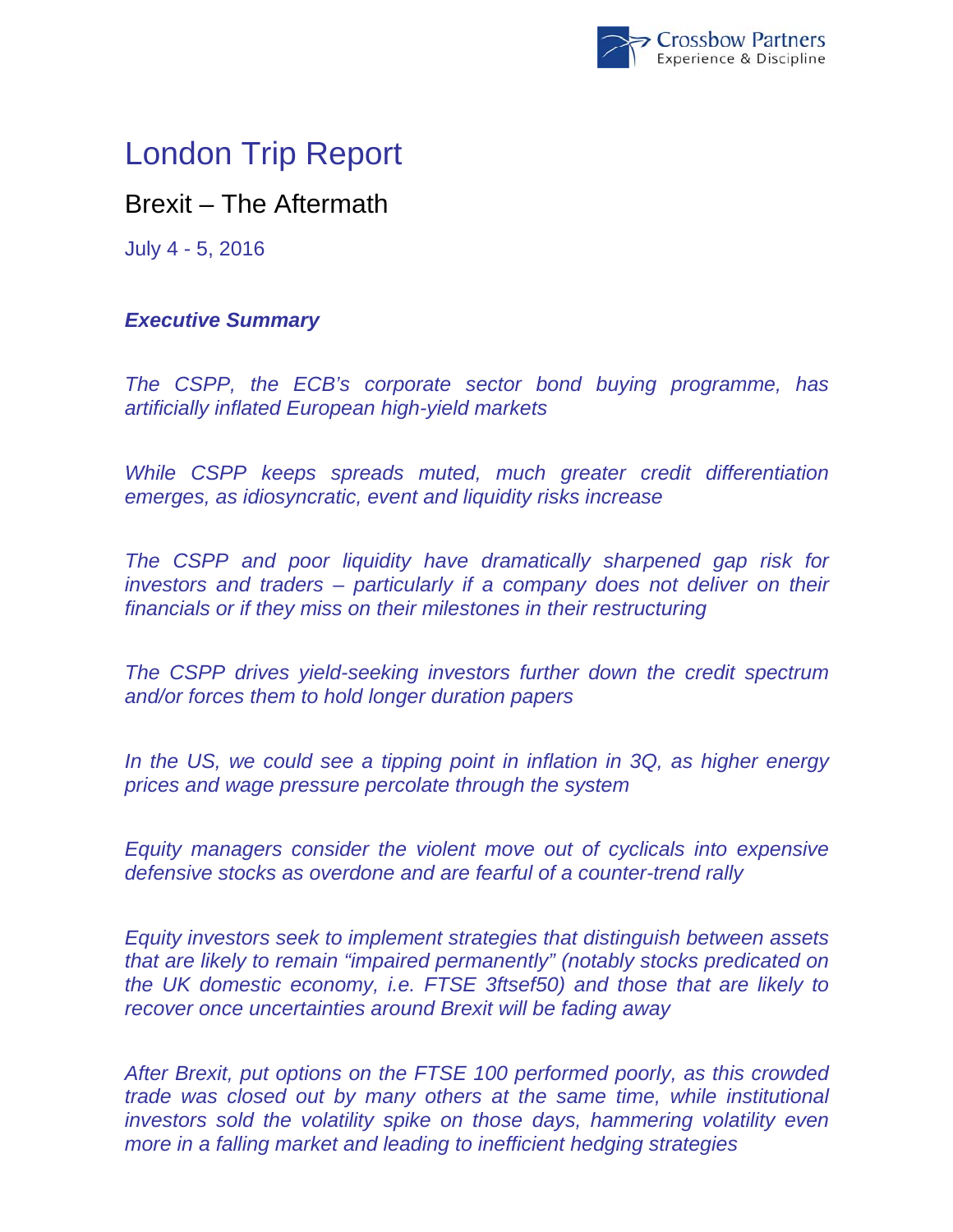

### **Macro and Equity View**

#### **1. Fallout from Brexit**

June will go down in history as a historic turning point: The UK has voted to leave the EU and all other events were clouded by this surprising outcome. The vote to withdraw from the EU has rocked markets and risk assets, notably putting equities on a roller coaster ride. Markets had appreciated very strongly in the week preceding the referendum decision on anticipation of a vote to remain. But equities' sharp two-day rout quickly came to a halt and reversed, as central banks pledged to step in and investors were lured back by noticeably lower price levels.

The FTSE 100 (white line) - which mainly consists of large companies operating internationally and with a strong revenue base abroad - has shrugged off the brief postreferendum dip, and is one month after the event at levels not seen since August 2015. As many companies on the index generate their revenue outside of the UK, the fall in the British pound will boost their earnings power when translating earnings back into GBP.



Source: Bloomberg

By contrast, the FTSE 250 (yellow line) is much more representative of the UK's domestic economy, as a much greater proportion of companies on the index derive the majority of their income domestically. The FTSE 250 has not recovered as strongly as the FTSE 100 from losses, implying that investors take a more dire view of the economic prospects of UK-focused companies.

The main transmission channel of the Brexit outcome, however, was the trajectory of the British pound. The GBP was worth USD 1.4810 on 23 June and is now trading around USD 1.3130 – a fall of more than 11%. Sterling has not been at levels this low against the USD since the mid-1980s. The GBP has also lost ground on the Euro. On 23 June the pound was worth EUR 1.30. It is now trading at around EUR 1.1950.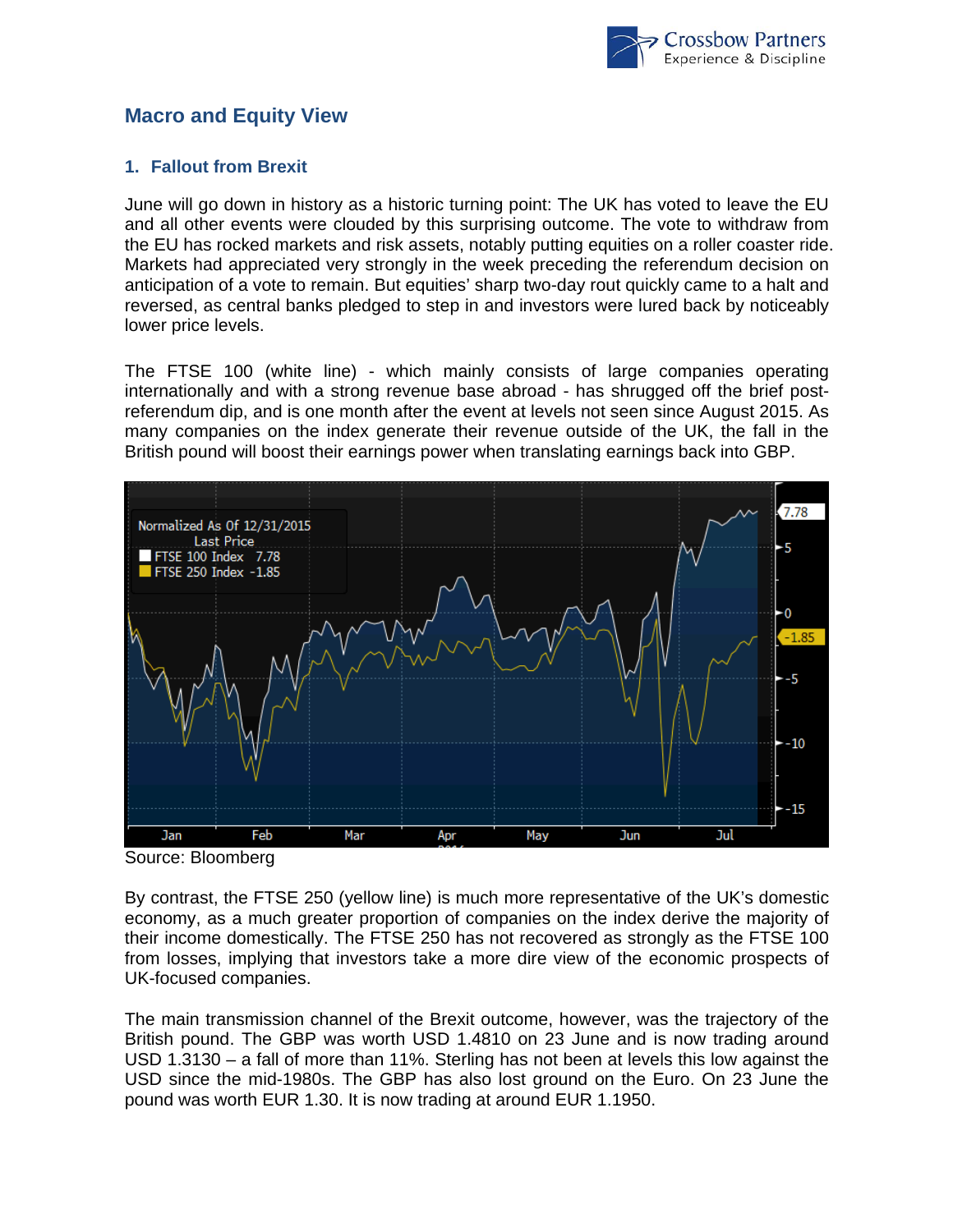

Bloomberg reported on 8 July that the GBP had overtaken the Argentinian Peso to become the world's worst performing currency in 2016. According to Bloomberg, even now, one month after the referendum, the GBP remains the worst performer (vs the USD) among a group of 10 peers. Yet some analysts have suggested that the GBP was overvalued prior to the referendum in any case:



Source: Bloomberg, July 26, 2016

The flipside of the coin is that a lower GBP makes exports more competitive, even though the UK has not that much to export. In July, new export business rose for the second straight month and to the greatest extent for almost two years. This was mainly linked to the sharp drop in the GBP exchange rate. There is no question that a weaker GBP will also have an impact on inflation. The downside of the exchange rate was a steep rise in manufacturers' input prices, mainly due to higher import costs. The rate of purchase price inflation hit a five year record. The latest inflation results for June 2016 indicate there was a 0.5% rise in the consumer prices index compared to June 2015.

Also in housing and property it is too early to draw firm conclusions. The Bank of England's regional agents' survey found that there was a dip in housing market activity after 23 June, but that transactions had so far proved to be more resilient than some had expected. UK average house prices had increased by 8.1% in the year to May 2016. It will be September before new data on average house price movements begins to cover the post-referendum period. Most economists issued dire predictions about the UK housing markets. It is, in particular, the freezing of several property funds in the UK that brought back nasty memories of the subprime crisis.

Contrary to the dire predictions, one of our hedge funds has suggested that the prospect of tighter immigration controls may actually cause a surge in migration to Britain as the country prepares to leave the EU. In similar periods in the past, attempts to tighten immigration rules had always led to a spike in immigration as long as the window of opportunity was open. If post-Brexit such a scenario were to materialize, consumption and the housing market are unlikely to suffer a sharp slowdown, at least as long as the UK is still a member of the EU. And it would also imply that the GBP has far less room to fall than most market participants anticipate today, as the economy would not fall off a cliff and the Bank of England could soon face inflationary pressures, leaving the room for interest rate cuts rather limited.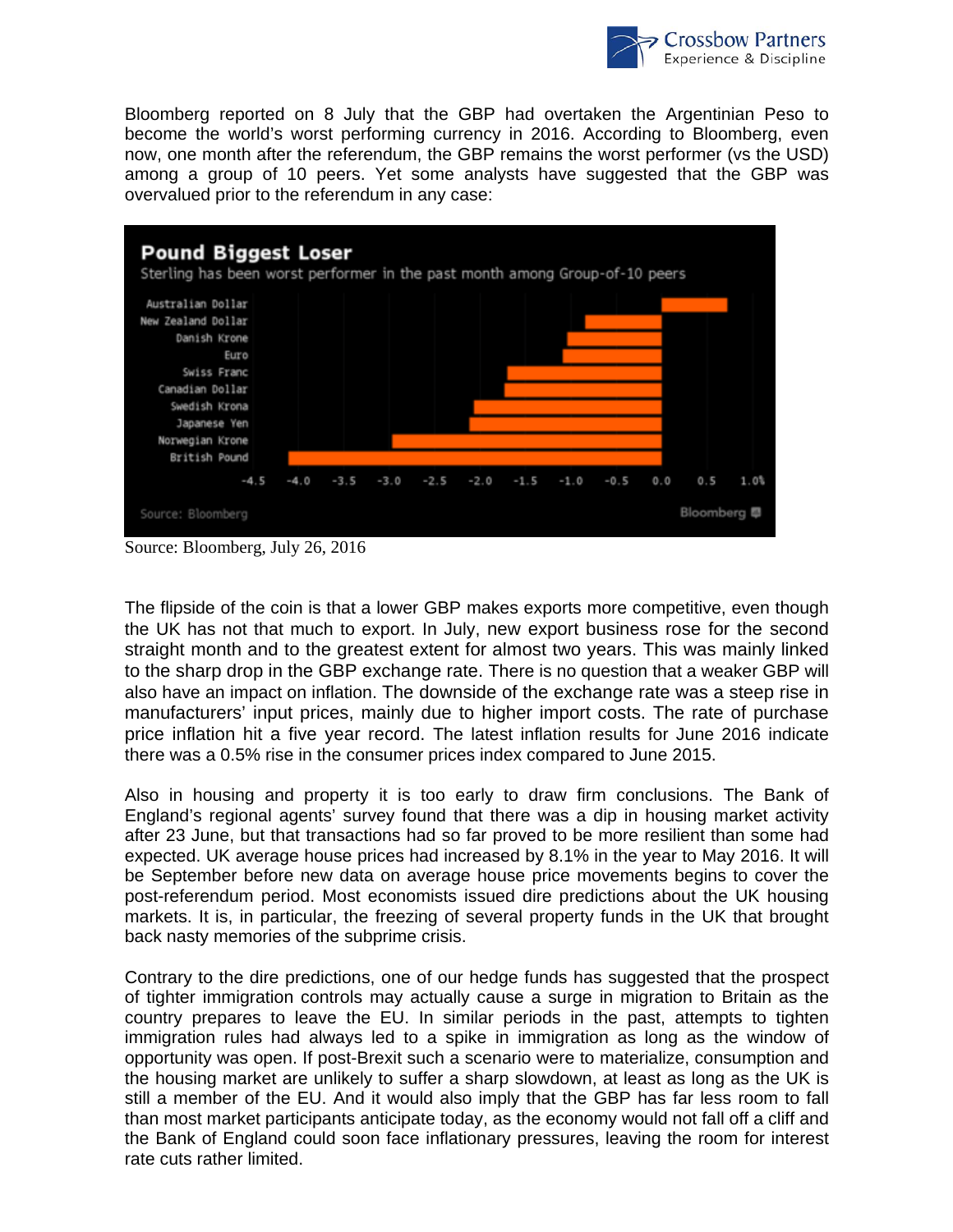

Brexit remains a credible threat to markets, as the ripple effects of the vote have started to kick in and to percolate through the system. Markit's latest PMI report from July 22 suggests that the UK economy is shrinking at its steepest pace since early 2009, declining at a quarterly rate of 0.4%. Output and new orders both fell for the first time since the end of 2012, while service providers' optimism about the coming 12 months slumped to a 7  $\frac{1}{2}$  year low. But it is still open whether this number was an outlier or whether the UK slips into a light recession, as other economic data and news have been equivocal and we have not (yet) come across reports about massive layoffs and the shelving of significant investment plans in the wake of Brexit.



#### **2. Investment Implications**

The vote to withdraw from the EU has pushed the UK into uncharted waters as the degree of uncertainty has increased considerably and also compounded the difficulties for investors where to put their money. But uncertainty also weighs on Europe's markets. Some of our global macro managers have reduced their exposure to European markets in favor of the perceived safety of US stocks. The unease about Europe was heightened by the Italian banking crisis and the upcoming stress tests of European financials. As a result, European equity funds saw record withdrawals in the second week of July, extending an already long streak of weekly outflows since January, as notably retail investors repatriated their money.

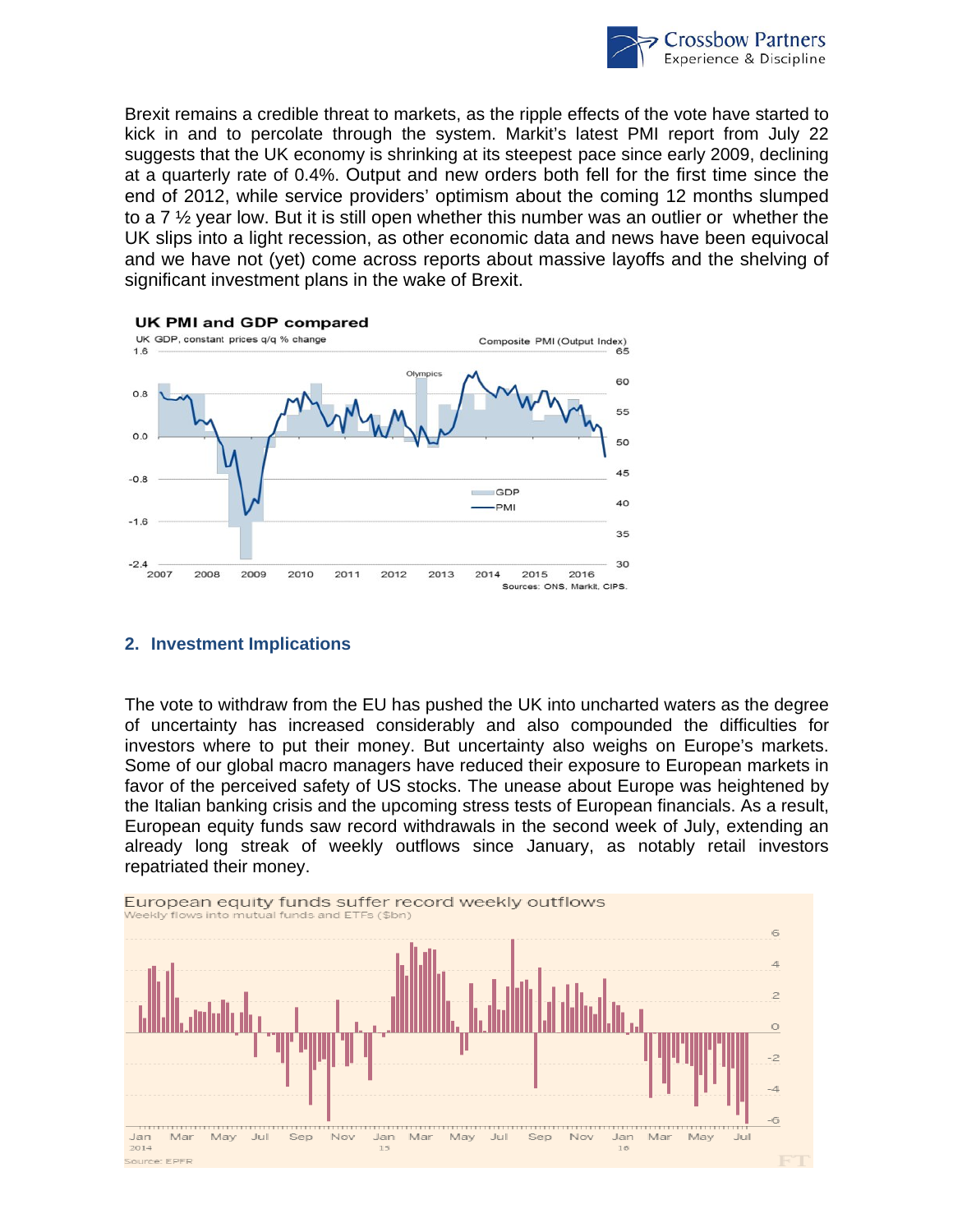

Most of our fund managers suggest to avoid political forecasting. Making large implicit macro calls on the various potential exit scenarios seems unwise at this point in time, as one bets one's money on untested assumptions. Institutional investors may have tactically adjusted their asset allocation, but not taken huge wagers based on Brexit. The key is to remain flexible and to implement a data-dependent investment strategy as the Brexit negotiations unfold. The vast majority of our fund managers stick to their tested-and-true investment principles which have served them well in the past, particularly in times of market turmoil.

Equity managers have started to sift through the rubbles of the post-Brexit world in search for value after the sharp dislocation. Most managers have focused on stocks that were beaten down, but which have the potential to recover strongly once the uncertainties of Brexit will have faded away. They typically snapped up stocks which are listed or domiciled in the UK but which have sustainable, strong sources of revenue abroad. By contrast, managers tended to avoid stocks with a revenue base which is largely predicated on the strength of the UK economy and on domestic UK consumption, as uncertainties are greatest in those areas.

Equity managers are also concerned about the massive rally in defensives, as investors rotated out of cyclicals into the perceived safety of more defensive stocks with better earnings visibility. But the violent move appears to be overdone and valuations of defensive stocks expensive. This might trigger a counter-trend rally in the near future and whipsaw those managers who had only recently given in to joining those crowded trades.



Figure 4: Sector performance (June 2016)

Source: Bloomberg, Standard & Poor's

Managers fundamentally disagree on the European banking sector. While one manager considers an upside potential of more than 30% to 50% possible, another fund manager strongly disagrees. He suggested to focus only on national retail champions and to avoid banks and financial institutions which are geared towards capital market activities. The fund's view is that the bank's equity is the ultimate underwriter of economic and capital markets' dislocation risks. Investment and wholesale banks are exposed most to those risks which can hardly be quantified in today's environment. Investors are therefore not adequately compensated for taking those tail risks and shun banking stocks, as the banking sector's dismal underperformance demonstrates in 2016.

Commercial real estate in the UK is another sector that is increasingly seen as a source of risk. The large UK banks hold significant exposure to UK commercial real estate (c. 55%